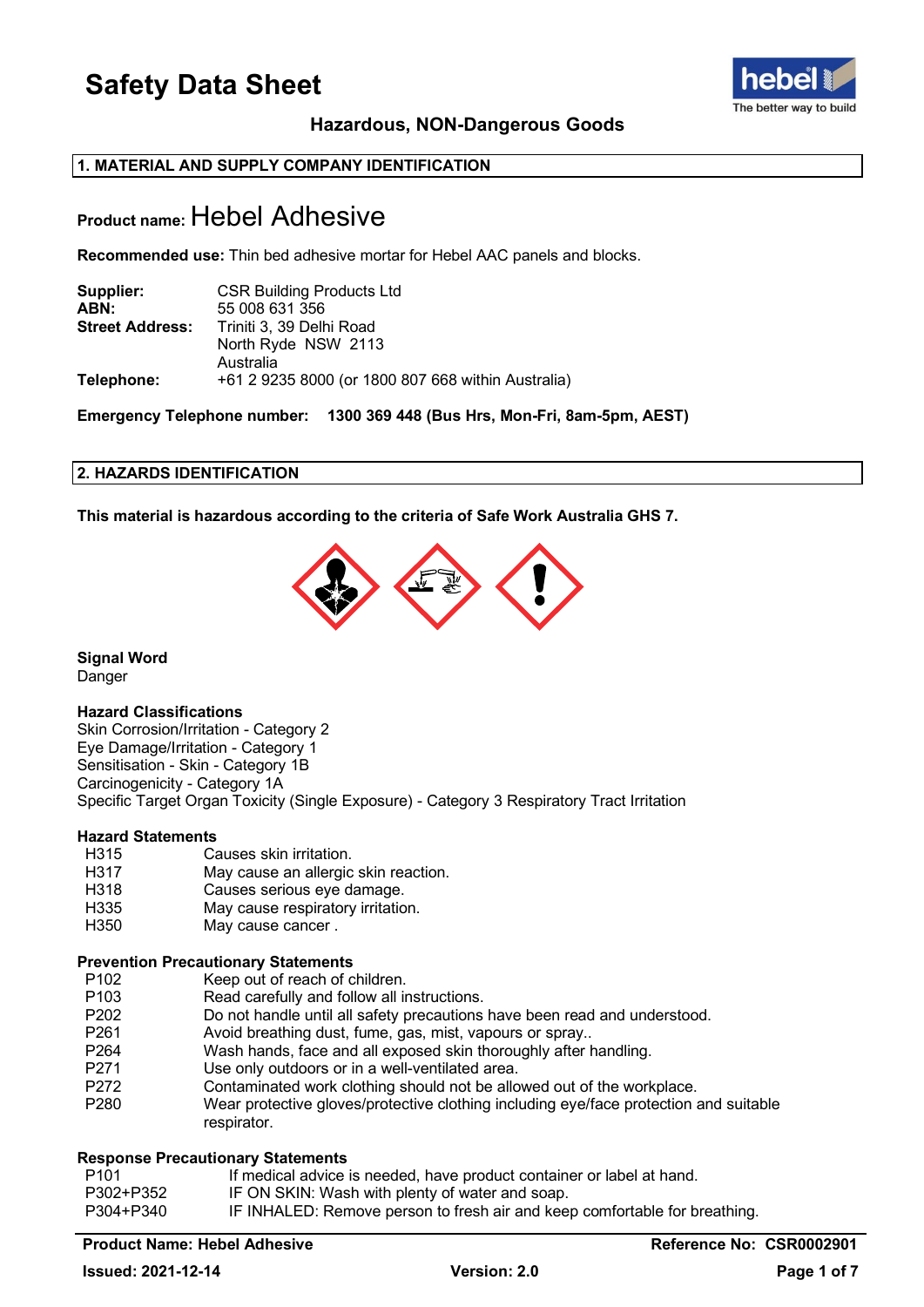

|           | P305+P351+P338 IF IN EYES: Rinse cautiously with water for several minutes. Remove contact |
|-----------|--------------------------------------------------------------------------------------------|
|           | lenses, if present and easy to do. Continue rinsing.                                       |
| P310      | Immediately call a POISON CENTER/doctor.                                                   |
| P333+P313 | If skin irritation or rash occurs: Get medical advice/attention.                           |
| P362+P364 | Take off contaminated clothing and wash it before reuse                                    |

### **Storage Precautionary Statements**

P403+P233 Store in a well-ventilated place. Keep container tightly closed. P405 Store locked up.

### **Disposal Precautionary Statement**

Dispose of contents/container in accordance with local, regional, national and international regulations.

### **Poison Schedule:** Not Applicable

### **DANGEROUS GOOD CLASSIFICATION**

Not classified as Dangerous Goods by the criteria of the "Australian Code for the Transport of Dangerous Goods by Road & Rail" and the "New Zealand NZS5433: Transport of Dangerous Goods on Land".

| <b>3. COMPOSITION INFORMATION</b>          |            |                   |
|--------------------------------------------|------------|-------------------|
| <b>CHEMICAL ENTITY</b>                     | CAS NO     | <b>PROPORTION</b> |
| Quartz (SiO2)                              | 14808-60-7 | >60%              |
| Cement, portland, chemicals                | 65997-15-1 | $20 - 30 \%$      |
| Limestone                                  | 1317-65-3  | $~10\%$           |
| Formic acid, calcium salt                  | 544-17-2   | $1 - 3\%$         |
| Quartz, respirable crystalline <5µm        | 14808-60-7 | $0.1 - 1\%$       |
| Ingredients determined to be Non-Hazardous |            | <b>Balance</b>    |
|                                            |            | 100%              |

### **4. FIRST AID MEASURES**

If poisoning occurs, contact a doctor or Poisons Information Centre (Phone Australia 131 126, New Zealand 0800 764 766).

**Inhalation:** Remove victim from exposure - avoid becoming a casualty. Remove contaminated clothing and loosen remaining clothing. Allow patient to assume most comfortable position and keep warm. Keep at rest until fully recovered. Seek medical advice if effects persist.

**Skin Contact:** Effects may be delayed. If skin or hair contact occurs, immediately remove contaminated clothing and flush skin and hair with running water. Continue flushing with water until advised to stop by the Poisons Information Centre or a Doctor; or for 15 minutes and transport to Doctor or Hospital.

**Eye contact:** Immediately irrigate with copious quantities of water for 15 minutes. Eyelids to be held open. Remove clothing if contaminated and wash skin. Urgently seek medical assistance. Transport to hospital or medical centre.

**Ingestion:** Rinse mouth with water. If swallowed, do NOT induce vomiting. Give a glass of water to drink. Never give anything by the mouth to an unconscious patient. If vomiting occurs give further water. Seek medical advice.

**PPE for First Aiders:** Wear safety shoes, overalls, gloves, chemical goggles, dust mask. Available information suggests that gloves made from nitrile rubber should be suitable for intermittent contact. However, due to variations in glove construction and local conditions, the user should make a final assessment. Always wash hands before smoking, eating, drinking or using the toilet. Wash contaminated clothing and other protective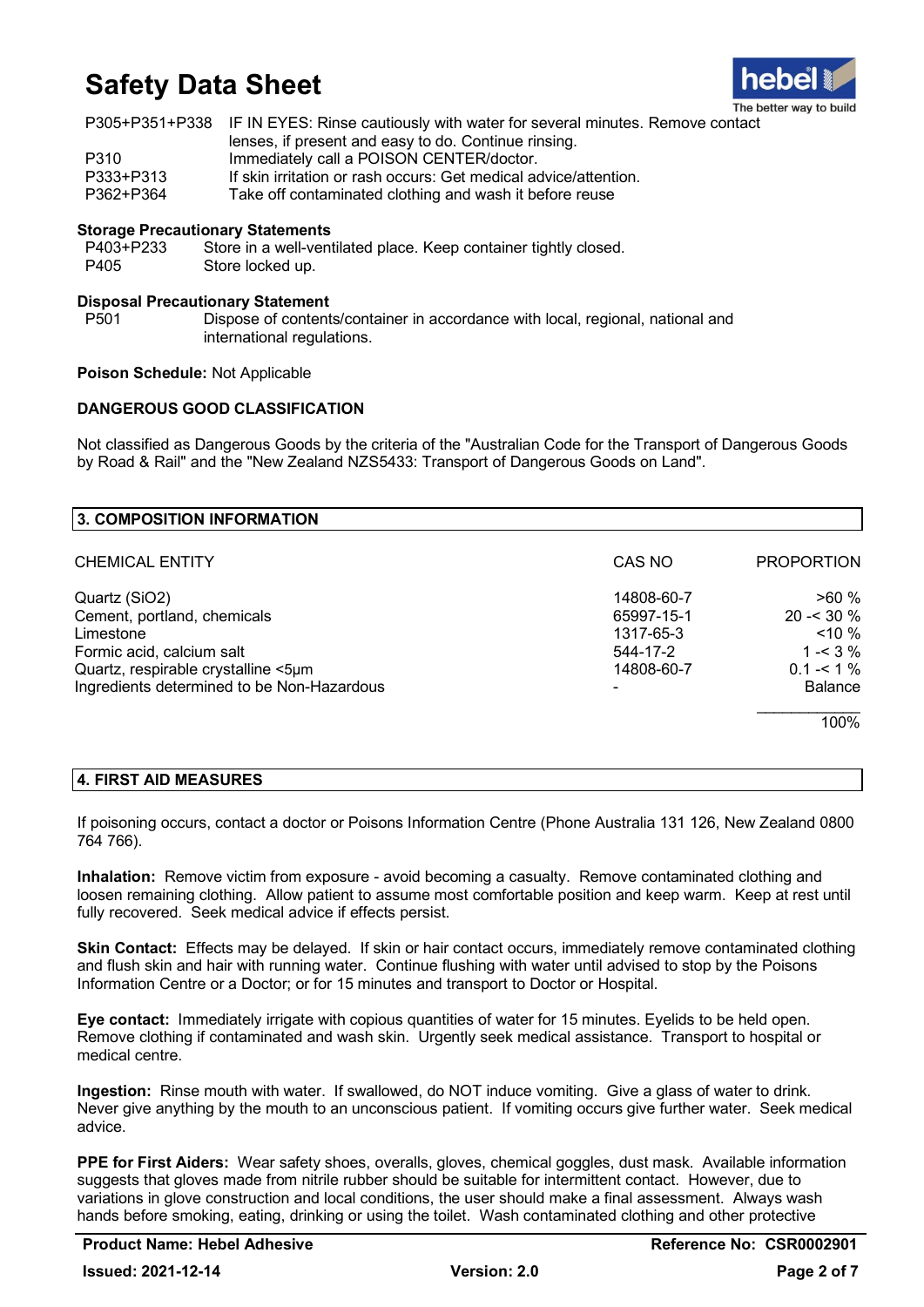

equipment before storing or re-using.

**Notes to physician:** Treat symptomatically. Effects may be delayed. Can cause corneal burns.

### **5. FIRE FIGHTING MEASURES**

**Hazchem Code:** Not applicable.

**Suitable extinguishing media:** If material is involved in a fire use water fog (or if unavailable fine water spray), alcohol resistant foam, standard foam, dry agent (carbon dioxide, dry chemical powder).

**Specific hazards:** Non-combustible material.

**Fire fighting further advice:** Not applicable.

#### **6. ACCIDENTAL RELEASE MEASURES**

#### **SMALL SPILLS**

Wear protective equipment to prevent skin and eye contamination. Avoid inhalation of vapours or dust. Wipe up with absorbent (clean rag or paper towels). Collect and seal in properly labelled containers or drums for disposal.

#### **LARGE SPILLS**

Clear area of all unprotected personnel. Slippery when spilt. Avoid accidents, clean up immediately. Wear protective equipment to prevent skin and eye contamination and the inhalation of dust. Work up wind or increase ventilation. Cover with damp absorbent (inert material, sand or soil). Sweep or vacuum up, but avoid generating dust. Collect and seal in properly labelled containers or drums for disposal. If contamination of crops, sewers or waterways has occurred advise local emergency services.

### **Dangerous Goods - Initial Emergency Response Guide No:** Not applicable

### **7. HANDLING AND STORAGE**

**Handling:** Avoid eye contact and skin contact. Avoid inhalation of dust.

**Storage:** Store in a cool, dry, well-ventilated place and out of direct sunlight. Store away from foodstuffs. Store away from incompatible materials described in Section 10. Store away from sources of heat and/or ignition. Store locked up. Keep container standing upright. Keep containers closed when not in use - check regularly for spills.

### **8. EXPOSURE CONTROLS / PERSONAL PROTECTION**

### **National occupational exposure limits:**

|                          | TWA            |       | STEL                     |                          | <b>NOTICES</b>           |
|--------------------------|----------------|-------|--------------------------|--------------------------|--------------------------|
|                          | ppm            | mg/m3 | ppm                      | mg/m3                    |                          |
| Calcium carbonate (a)    | -              | 10    | $\overline{\phantom{0}}$ | $\blacksquare$           |                          |
| Inspirable dust          | ۰              | 10    | ۰                        | -                        |                          |
| Portland cement          | ۰              | 10    | -                        | ۰                        | $\overline{\phantom{a}}$ |
| Quartz (respirable dust) | $\blacksquare$ | 0.05  |                          | $\overline{\phantom{a}}$ | Carc. 1A                 |

As published by Safe Work Australia.

TWA - The time-weighted average airborne concentration over an eight-hour working day, for a five-day working week over an entire working life.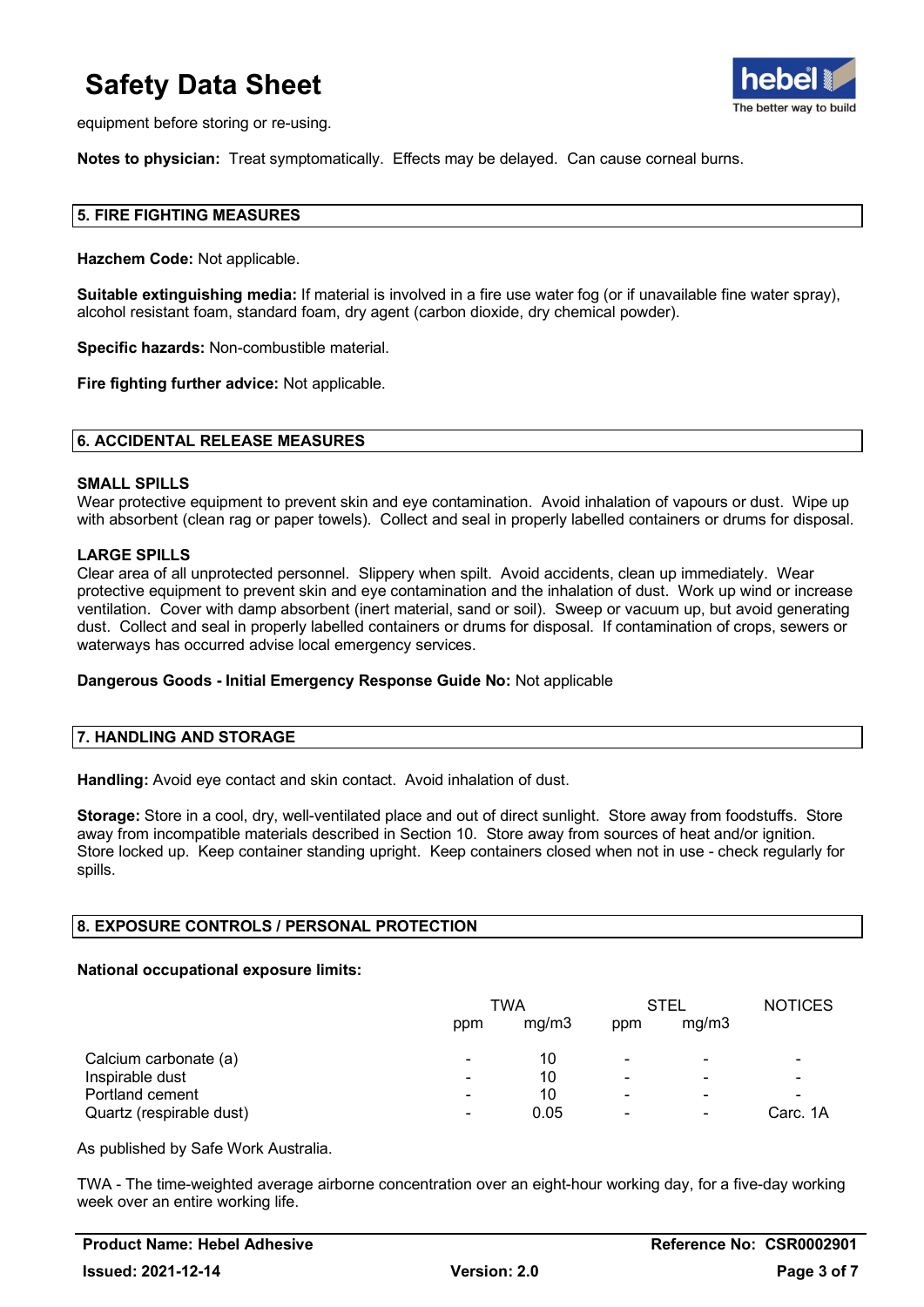

STEL (Short Term Exposure Limit) - the average airborne concentration over a 15 minute period which should not be exceeded at any time during a normal eight-hour workday.

These Exposure Standards are guides to be used in the control of occupational health hazards. All atmospheric contamination should be kept to as low a level as is workable. These exposure standards should not be used as fine dividing lines between safe and dangerous concentrations of chemicals. They are not a measure of relative toxicity.

If the directions for use on the product label are followed, exposure of individuals using the product should not exceed the above standard. The standard was created for workers who are routinely, potentially exposed during product manufacture.

**Biological Limit Values:** As per the "National Model Regulations for the Control of Workplace Hazardous Substances (Safe Work Australia)" the following ingredients in this material requires Health Surveillance:

Crystalline silica

For detailed information see "Guidelines for Health Surveillance (Safe Work Australia)"

**Engineering Measures:** Ensure ventilation is adequate to maintain air concentrations below Exposure Standards. Use only in well ventilated areas. Avoid generating and inhaling dusts. Use with local exhaust ventilation or while wearing dust mask.

**Personal Protection Equipment:** SAFETY SHOES, OVERALLS, GLOVES, CHEMICAL GOGGLES, DUST MASK.

Personal protective equipment (PPE) must be suitable for the nature of the work and any hazard associated with the work as identified by the risk assessment conducted.

Wear safety shoes, overalls, gloves, chemical goggles, dust mask. Available information suggests that gloves made from nitrile rubber should be suitable for intermittent contact. However, due to variations in glove construction and local conditions, the user should make a final assessment. Always wash hands before smoking, eating, drinking or using the toilet. Wash contaminated clothing and other protective equipment before storing or re-using.

**Hygiene measures:** Keep away from food, drink and animal feeding stuffs. When using do not eat, drink or smoke. Wash hands prior to eating, drinking or smoking. Avoid contact with clothing. Avoid eye contact and skin contact. Avoid inhalation of dust. Ensure that eyewash stations and safety showers are close to the workstation location.

### **9. PHYSICAL AND CHEMICAL PROPERTIES**

| Form:   | Powder         |
|---------|----------------|
| Colour: | Off-white      |
| Odour:  | Characteristic |

**Solubility:** N Av **Relative Vapour Density (air=1):** N App **Vapour Pressure (20 °C):** N App **Flash Point (°C):** N App **Flammability Limits (%):** N App **Autoignition Temperature (°C):** N App **Melting Point/Range (°C):** N Av **Boiling Point/Range (°C): pH:** N Av **Viscosity:** N Av **Total VOC (g/Litre):** 

1.3 g/cm<sup>3</sup> @ 20°C

(Typical values only - consult specification sheet)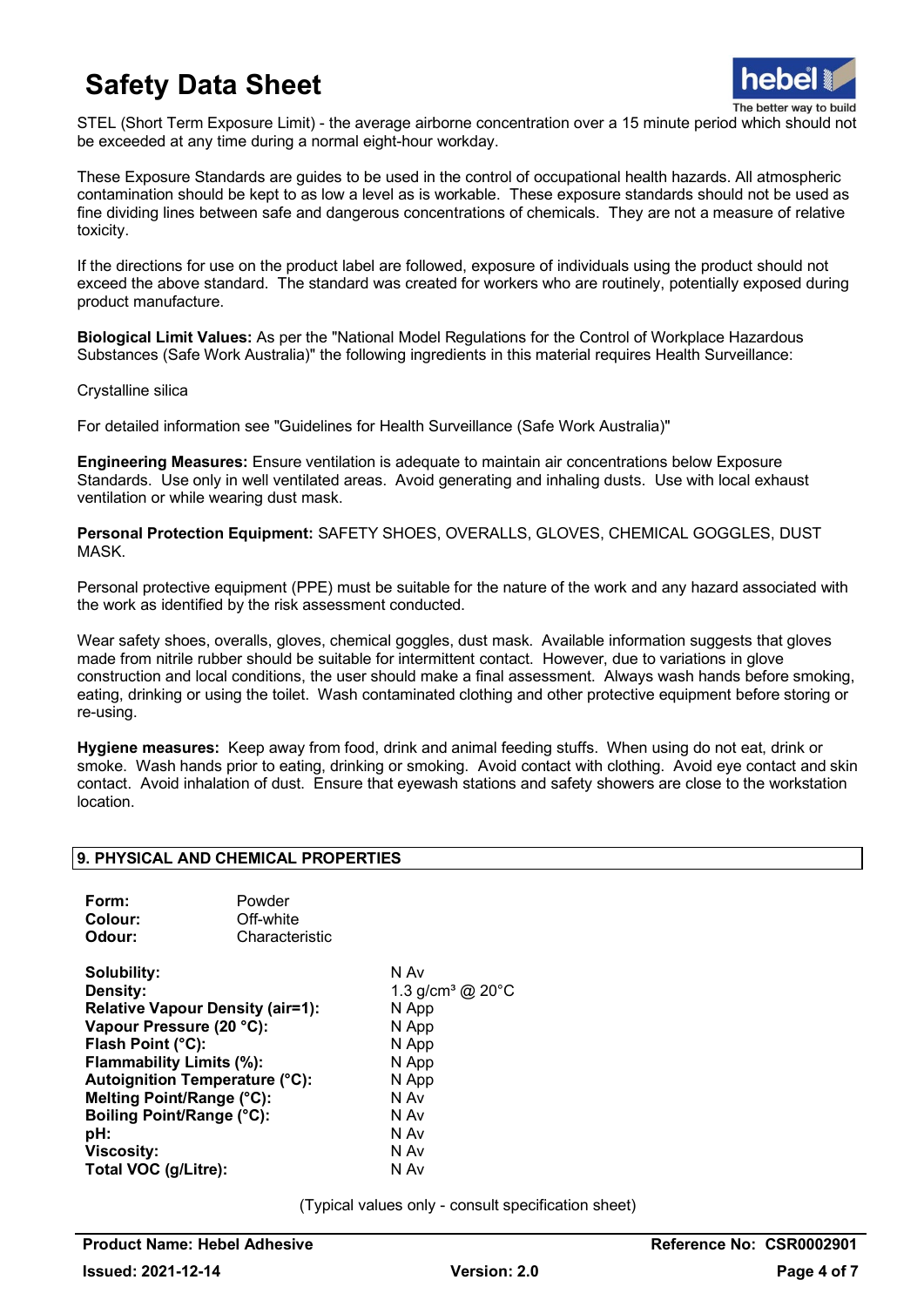

 $N Av = Not available, N App = Not applicable$ 

### **10. STABILITY AND REACTIVITY**

**Chemical stability:** This material is thermally stable when stored and used as directed.

**Conditions to avoid:** Elevated temperatures and sources of ignition.

**Incompatible materials:** None known.

**Hazardous decomposition products:** None known.

**Hazardous reactions:** No known hazardous reactions.

### **11. TOXICOLOGICAL INFORMATION**

No adverse health effects expected if the product is handled in accordance with this Safety Data Sheet and the product label. Symptoms or effects that may arise if the product is mishandled and overexposure occurs are:

### **Acute Effects**

**Inhalation:** Material is an irritant to mucous membranes and respiratory tract.

**Skin contact:** Contact with skin will result in irritation. A skin sensitiser. Repeated or prolonged skin contact may lead to allergic contact dermatitis.

**Ingestion:** Swallowing can result in nausea, vomiting and irritation of the gastrointestinal tract.

**Eye contact:** A severe eye irritant. Corrosive to eyes: contact can cause corneal burns. Contamination of eyes can result in permanent injury. Exposure to the dust may cause discomfort due to particulate nature. May cause physical irritation to the eyes.

### **Acute toxicity**

**Inhalation:** This material has been classified as not hazardous for acute inhalation exposure. Acute toxicity estimate (based on ingredients):  $LC_{50}$  > 5.0 mg/L for dust.

**Skin contact:** This material has been classified as not hazardous for acute dermal exposure. Acute toxicity estimate (based on ingredients):  $LD_{50}$  > 2,000 mg/Kg bw

**Ingestion:** This material has been classified as not hazardous for acute ingestion exposure. Acute toxicity estimate (based on ingredients):  $LD_{50}$  > 2,000 mg/Kg bw

**Corrosion/Irritancy:** Eye: this material has been classified as a Category 1 Hazard (irreversible effects to eyes). Skin: this material has been classified as a Category 2 Hazard (reversible effects to skin).

**Sensitisation:** Inhalation: this material has been classified as not a respiratory sensitiser. Skin: this material has been classified as a Category 1B Hazard (skin sensitiser).

**Aspiration hazard:** This material has been classified as not an aspiration hazard.

**Specific target organ toxicity (single exposure):** This material has been classified as a Category 3 Hazard. Exposure via inhalation may result in respiratory irritation.

### **Chronic Toxicity**

**Mutagenicity:** This material has been classified as not a mutagen.

**Carcinogenicity:** This material has been classified as a Category 1A Hazard.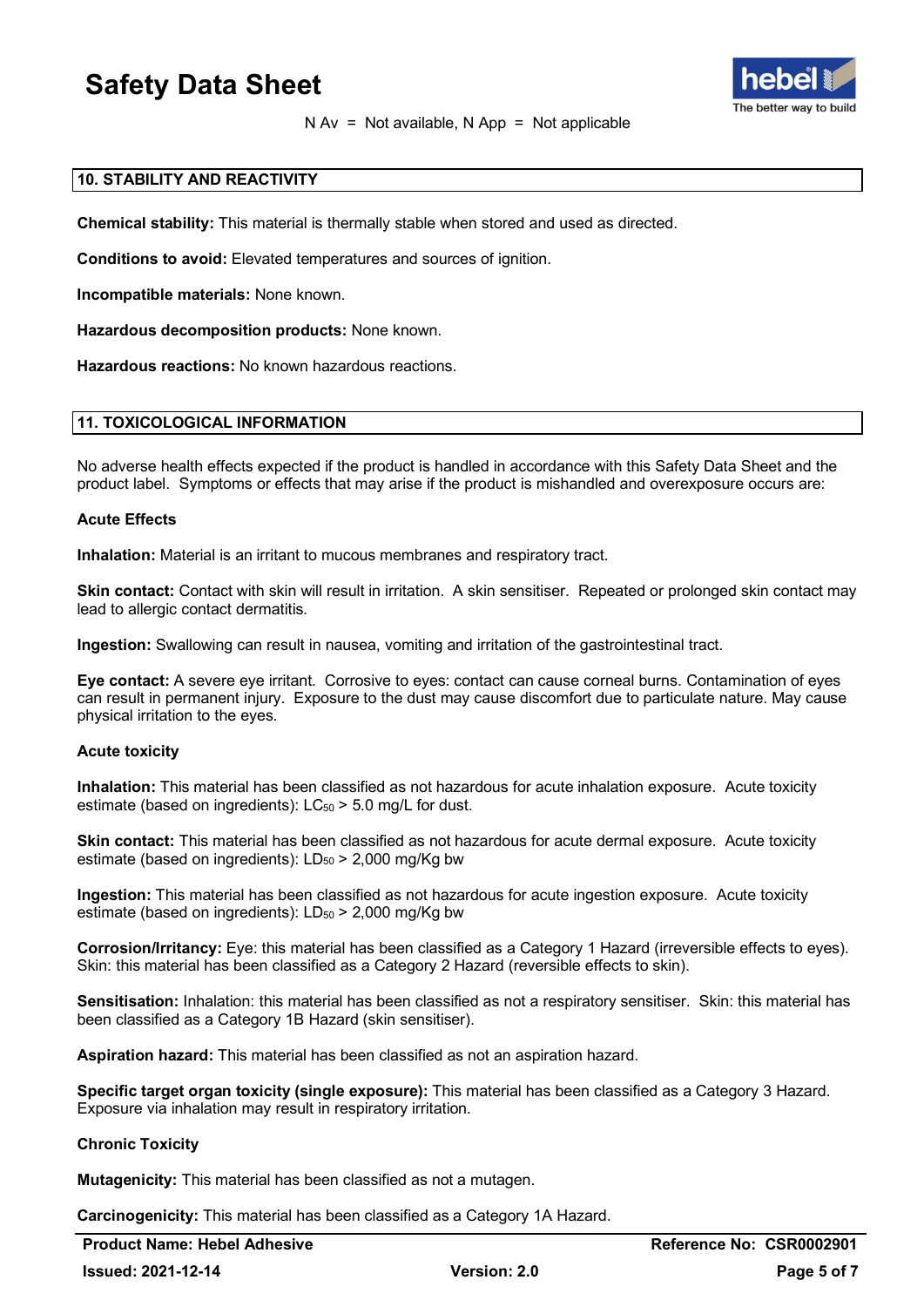

**Reproductive toxicity (including via lactation):** This material has been classified as not a reproductive toxicant.

**Specific target organ toxicity (repeat exposure):** This material has been classified as not a specific hazard to target organs by repeat exposure.

### **12. ECOLOGICAL INFORMATION**

Avoid contaminating waterways.

**Acute aquatic hazard:** This material has been classified as not hazardous for acute aquatic exposure. Acute toxicity estimate (based on ingredients): > 100 mg/L

**Long-term aquatic hazard:** This material has been classified as not hazardous for chronic aquatic exposure. Non-rapidly or rapidly degradable substance for which there are adequate chronic toxicity data available OR in the absence of chronic toxicity data, Acute toxicity estimate (based on ingredients): >100 mg/L, where the substance is not rapidly degradable and/or BCF  $\leq$  500 and/or log K<sub>ow</sub>  $\lt$  4.

**Ecotoxicity:** No information available.

**Persistence and degradability:** No information available.

**Bioaccumulative potential:** No information available.

**Mobility:** No information available.

### **13. DISPOSAL CONSIDERATIONS**

Persons conducting disposal, recycling or reclamation activities should ensure that appropriate personal protection equipment is used, see "Section 8. Exposure Controls and Personal Protection" of this SDS.

If possible material and its container should be recycled. If material or container cannot be recycled, dispose in accordance with local, regional, national and international Regulations.

### **14. TRANSPORT INFORMATION**

### **ROAD AND RAIL TRANSPORT**

Not classified as Dangerous Goods by the criteria of the "Australian Code for the Transport of Dangerous Goods by Road & Rail" and the "New Zealand NZS5433: Transport of Dangerous Goods on Land".

### **MARINE TRANSPORT**

Not classified as Dangerous Goods by the criteria of the International Maritime Dangerous Goods Code (IMDG Code) for transport by sea.

### **AIR TRANSPORT**

Not classified as Dangerous Goods by the criteria of the International Air Transport Association (IATA) Dangerous Goods Regulations for transport by air.

### **15. REGULATORY INFORMATION**

### **This material is not subject to the following international agreements:**

Montreal Protocol (Ozone depleting substances) The Stockholm Convention (Persistent Organic Pollutants) The Rotterdam Convention (Prior Informed Consent) Basel Convention (Hazardous Waste) International Convention for the Prevention of Pollution from Ships (MARPOL)

### **Product Name: Hebel Adhesive Reference No: CSR0002901**